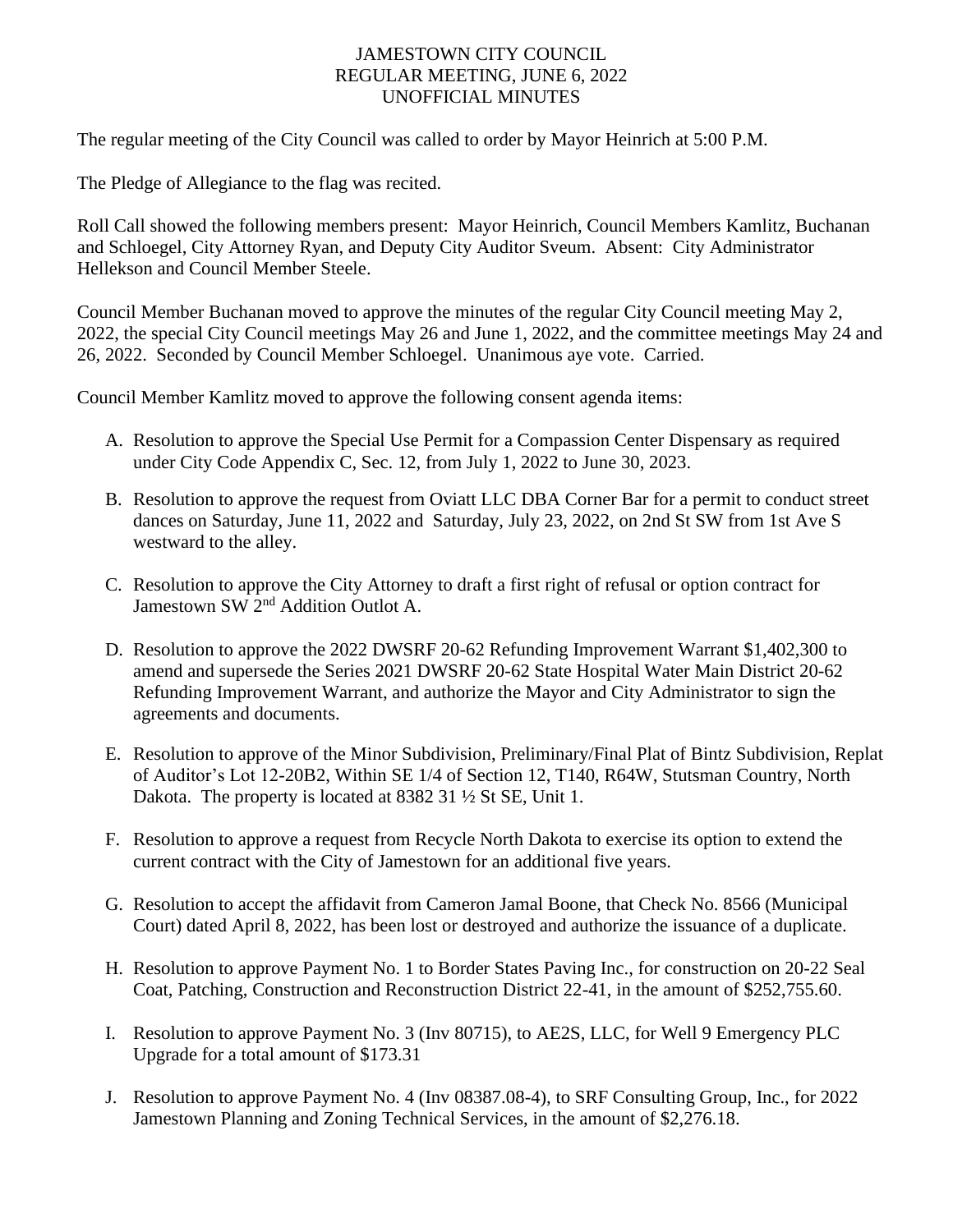- K. Resolution to approve Payment No. 90 (Inv 80512), to AE2S, LLC, for On Call engineering services (I&C Water) for a total amount of \$2,924.55.
- L. Resolution to approve Payment No. 1 (Inv 47272), to Interstate Engineering, Inc., for engineering services on Sludge Pumps at Water Treatment Plant, in the amount of \$4,444.50.
- M. Resolution to approve Payment No. 1 (Inv 47275), to Interstate Engineering, Inc., for engineering services on 2022 Water Main Improvement District 22-61 (approximately 16 blocks), in the amount of \$110,697.12.
- N. Resolution to approve Payment No. 3 (Inv 47270), to Interstate Engineering, Inc., for engineering services on Fire Station Generator Bid, in the amount of \$1,556.00.
- O. Resolution to approve Payment No. 3 (Inv 47271), to Interstate Engineering, Inc., for engineering services on North West Booster Station, in the amount of \$9,571.50.
- P. Resolution to approve Payment No. 6 (Inv 47277), to Interstate Engineering, Inc., for engineering services on Water Treatment Building Ceiling Removal and Replacement, in the amount of \$6,866.12.
- Q. Resolution to approve Payment No. 6 (Inv 47276), to Interstate Engineering, Inc., for engineering services on Civic Center Roof Removal and Replacement, Area B & D, in the amount of \$455.22.
- R. Resolution to approve Payment No. 8 (Inv 47274), to Interstate Engineering, Inc., for engineering services on 2021 University of Jamestown Storm Sewer Improvement District 21-71, in the amount of \$1,983.00.
- S. Resolution to approve Payment No. 13 (Inv 47273), to Interstate Engineering, Inc., for engineering services on Sanitary Sewer Lift Station Improvements District 20-32 (Lift Station No. 11 and 1 Design), in the amount of \$416.00.
- T. Resolution to approve Payment No. 321 (Inv 47269), in the amount of \$21,756.00, to Interstate Engineering, Inc., for engineering services on various city department consultations as follows:
	- a. (General), in the amount of \$8,352.00;
	- b. (Streets), in the amount of \$3,128.00;
	- c. (Sewer), in the amount of \$2,436.00;
	- d. (Water), in the amount of \$4,273.60;
	- e. (Solid Waste), in the amount of \$291.00;
	- f. (Storm Water), in the amount of \$3275.40.
- U. Motion to accept the reports of the Municipal Judge, Police Department, Fire Department, Public Works Departments, Inspection Department, Forestry Department, Civic Center, Central Valley Health Unit, and financial status.
- V. Resolution to allow the May indebtedness in the amount of \$1,710,867.29 consisting of \$555,930.55 payroll and 1,154,936.74 general obligations.

Seconded by Council Member Schloegel. Consent Roll Call No. 1 showed: 4 ayes, 0 nays, 1 absent. Carried.

A public hearing was held concerning the request to vacate the westerly 311.32' of 11<sup>th</sup> St SW; adjacent to Lot 1, Block 1 and Lot 1, Block 6 of Country Side Estates, within the One Mile Extraterritorial limits, Stutsman County, North Dakota.